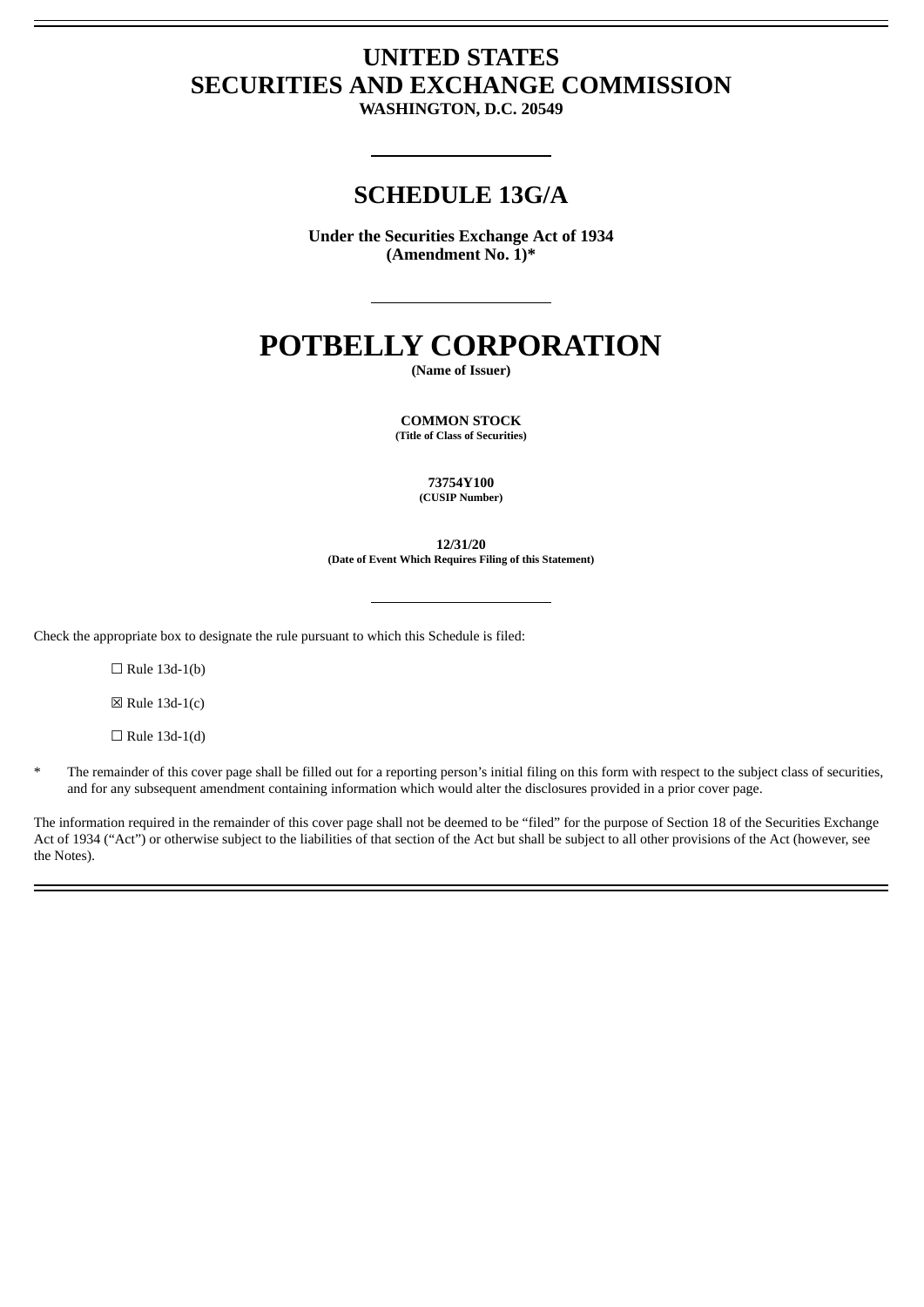#### CUSIP No. 73754Y100

| $\mathbf{1}$   | Name of Reporting Persons                                                                   |   |                                                                                     |  |  |
|----------------|---------------------------------------------------------------------------------------------|---|-------------------------------------------------------------------------------------|--|--|
|                |                                                                                             |   |                                                                                     |  |  |
|                | <b>AGMAN INVESTMENTS LLC</b>                                                                |   |                                                                                     |  |  |
|                | Check the Appropriate Box if a Member of a Group (See instructions)<br>2<br>$(b)$ $\square$ |   |                                                                                     |  |  |
|                | $(a) \boxtimes$                                                                             |   |                                                                                     |  |  |
| 3              | <b>SEC Use Only</b>                                                                         |   |                                                                                     |  |  |
|                |                                                                                             |   |                                                                                     |  |  |
| $\overline{4}$ | Citizenship or Place of Organization                                                        |   |                                                                                     |  |  |
|                | Delaware Limited Liability Company                                                          |   |                                                                                     |  |  |
|                |                                                                                             | 5 | <b>Sole Voting Power</b>                                                            |  |  |
|                | Number of                                                                                   |   |                                                                                     |  |  |
|                | <b>Shares</b>                                                                               | 6 | <b>Shared Voting Power</b>                                                          |  |  |
|                | Beneficially                                                                                |   |                                                                                     |  |  |
|                | Owned by                                                                                    |   | 2,587,696                                                                           |  |  |
|                | Each                                                                                        | 7 | Sole Dispositive Power                                                              |  |  |
|                | Reporting                                                                                   |   |                                                                                     |  |  |
| Person<br>With |                                                                                             | 8 | <b>Shared Dispositive Power</b>                                                     |  |  |
|                |                                                                                             |   | 2,587,696                                                                           |  |  |
| 9              | Aggregate Amount Beneficially Owned by Each Reporting Person                                |   |                                                                                     |  |  |
|                |                                                                                             |   |                                                                                     |  |  |
|                | 2,587,696                                                                                   |   |                                                                                     |  |  |
| 10             |                                                                                             |   | Check if the Aggregate Amount in Row (9) Excludes Certain Shares (See Instructions) |  |  |
|                | $\Box$                                                                                      |   |                                                                                     |  |  |
| 11             |                                                                                             |   | Percent of Class Represented by Amount in Row (9)                                   |  |  |
|                | $9.42\%(2)$                                                                                 |   |                                                                                     |  |  |
| 12             | Type of Reporting Person (See Instructions)                                                 |   |                                                                                     |  |  |
|                | O <sub>O</sub>                                                                              |   |                                                                                     |  |  |
|                |                                                                                             |   |                                                                                     |  |  |

(1) The percentage of the common stock beneficially owned is based on 27,461,668 shares of common stock outstanding , which is the sum of (i) 24,212,000 shares of common stock reported to be outstanding on October 25, 2020 Issuer's Quarterly Report on Form 10-Q filed with the SEC on November 5, 2020 and (ii) 3,249,668 shares of common stock to be issued by the Issuer on February 12, 2021 according to the Issuer's Current Report on Form 8-K filed with the SEC on February 9, 2021.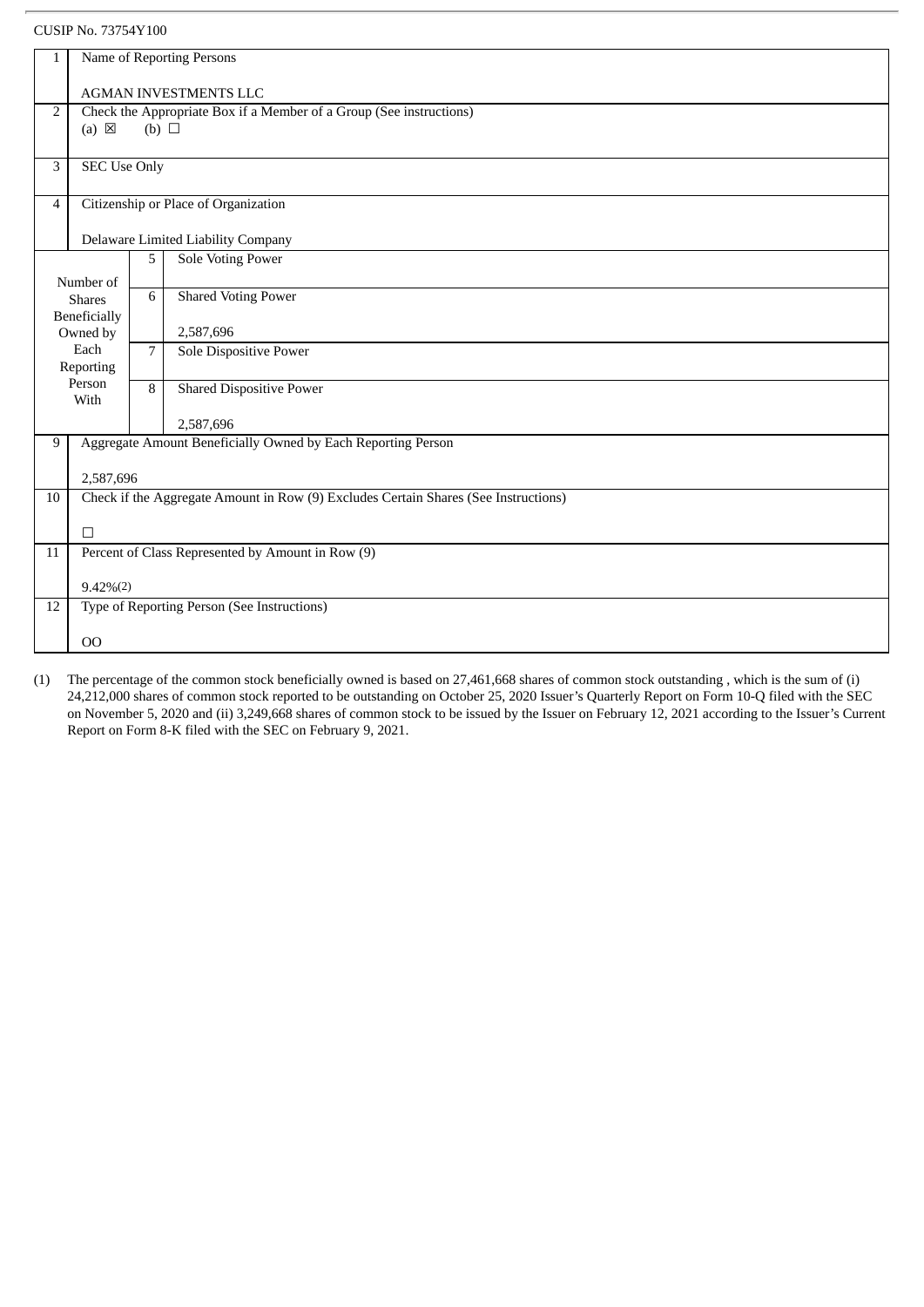#### CUSIP No. 73754Y100

| $\mathbf{1}$        | Name of Reporting Persons                                                                            |                |                                                   |  |  |
|---------------------|------------------------------------------------------------------------------------------------------|----------------|---------------------------------------------------|--|--|
|                     |                                                                                                      |                | HOWARD SCOTT SILVERMAN                            |  |  |
| $\overline{2}$      | Check the Appropriate Box if a Member of a Group (See instructions)<br>$(a) \boxtimes$<br>(b) $\Box$ |                |                                                   |  |  |
|                     |                                                                                                      |                |                                                   |  |  |
| 3                   | <b>SEC Use Only</b>                                                                                  |                |                                                   |  |  |
| $\overline{4}$      | Citizenship or Place of Organization                                                                 |                |                                                   |  |  |
| <b>U.S. CITIZEN</b> |                                                                                                      |                |                                                   |  |  |
|                     |                                                                                                      | 5              | Sole Voting Power                                 |  |  |
|                     | Number of                                                                                            |                |                                                   |  |  |
|                     | <b>Shares</b>                                                                                        | 6              | <b>Shared Voting Power</b>                        |  |  |
|                     | Beneficially                                                                                         |                |                                                   |  |  |
|                     | Owned by<br>Each                                                                                     |                | 2,587,696                                         |  |  |
|                     |                                                                                                      | $\overline{7}$ | Sole Dispositive Power                            |  |  |
|                     | Reporting<br>Person                                                                                  |                |                                                   |  |  |
| With                |                                                                                                      | 8              | <b>Shared Dispositive Power</b>                   |  |  |
|                     |                                                                                                      |                | 2,587,696                                         |  |  |
| 9                   | Aggregate Amount Beneficially Owned by Each Reporting Person                                         |                |                                                   |  |  |
| 2,587,696           |                                                                                                      |                |                                                   |  |  |
| 10                  | Check if the Aggregate Amount in Row (9) Excludes Certain Shares (See Instructions)                  |                |                                                   |  |  |
|                     | $\Box$                                                                                               |                |                                                   |  |  |
| 11                  |                                                                                                      |                | Percent of Class Represented by Amount in Row (9) |  |  |
|                     | $9.42\%(2)$                                                                                          |                |                                                   |  |  |
| 12                  | Type of Reporting Person (See Instructions)                                                          |                |                                                   |  |  |
|                     | 00                                                                                                   |                |                                                   |  |  |
|                     |                                                                                                      |                |                                                   |  |  |

(1) The percentage of the common stock beneficially owned is based on 27,461,668 shares of common stock outstanding , which is the sum of (i) 24,212,000 shares of common stock reported to be outstanding on October 25, 2020 according to the Issuer's Quarterly Report on Form 10-Q filed with the SEC on November 5, 2020 and (ii) 3,249,668 shares of common stock to be issued by the Issuer on February 12, 2021 according to the Issuer's Current Report on Form 8-K filed with the SEC on February 9, 2021.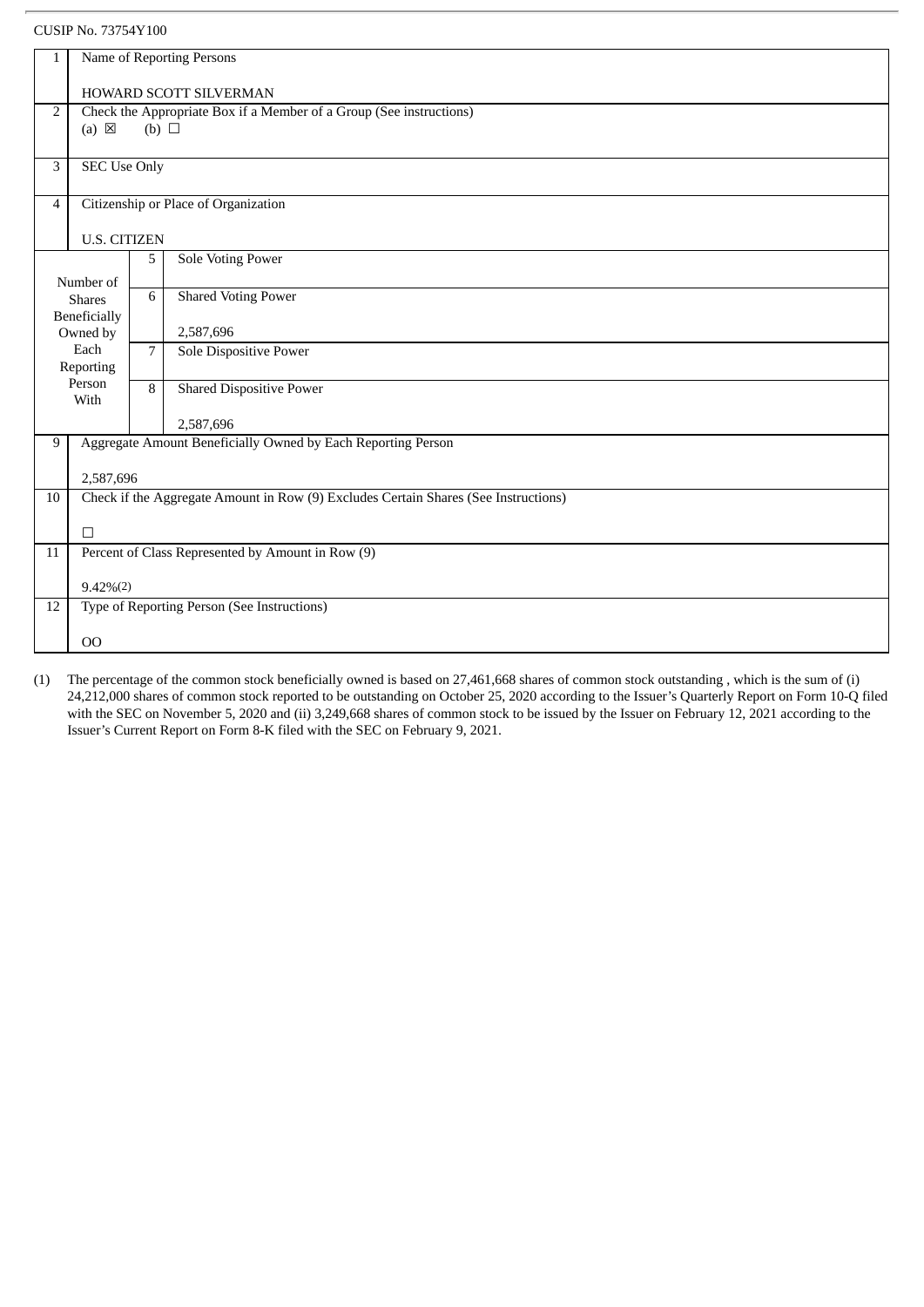This Amendment No. 1 ("Amendment No. 1") amends and supplements the statement on Schedule 13G initially filed on April 3, 2020 (the "Original Filing") by Agman Investments, LLC ("Agman"). This Amendment No. 1 also serves as the original filing for Howard Scott Silverman ("Silverman" and, together with Agman, the "Reporting Persons"). The Original Filing remains in effect except to the extent that it is amended, restated or superseded by information contained in this Amendment No. 1. Capitalized terms used and not defined in this Amendment No. 1 have the meanings set forth in the Original Filing, as amended.

#### **Item 1.**

- (a) Name of Issuer POTBELLY CORPORATION
- (b) Address of Issuer's Principal Executive Offices 111 N. Canal St., Ste. 850, Chicago, IL 60606

#### **Item 2.**

- (a) Name of Person Filing This Amendment No. 1 is jointly filed by Agman and Silverman. Silverman is the manager of Agman and controls Agman.
- (b) Address of Principal Business Office or, if none, Residence The principal business office for both Agman and Silverman is 10 E. Ohio St., Second Floor, Chicago, IL 60611.
- (c) Citizenship Agman is a Delaware Limited Liability Company and Silverman is a U.S. citizen.
- (d) Title of Class of Securities Common Stock
- (e) CUSIP Number 737554Y100
- Item 3. If this statement is filed pursuant to §§240.13d-1(b) or 240.13d-2(b) or (c), check whether the person filing is a: Not applicable.

#### **Item 4. Ownership**

Provide the following information regarding the aggregate number and percentage of the class of securities of the issuer identified in Item 1.

- (a) Amount beneficially owned: Agman and Silverman may be deemed to beneficially own 2,587,696 shares of common stock.
- (b) Percent of class: 9.421)
- (c) Number of shares as to which such person has:
	- (i) Sole power to vote or to direct the vote:
	- (ii) Shared power to vote or to direct the vote:

Agman and Silverman have shared voting power over 2,587,696 shares of common stock.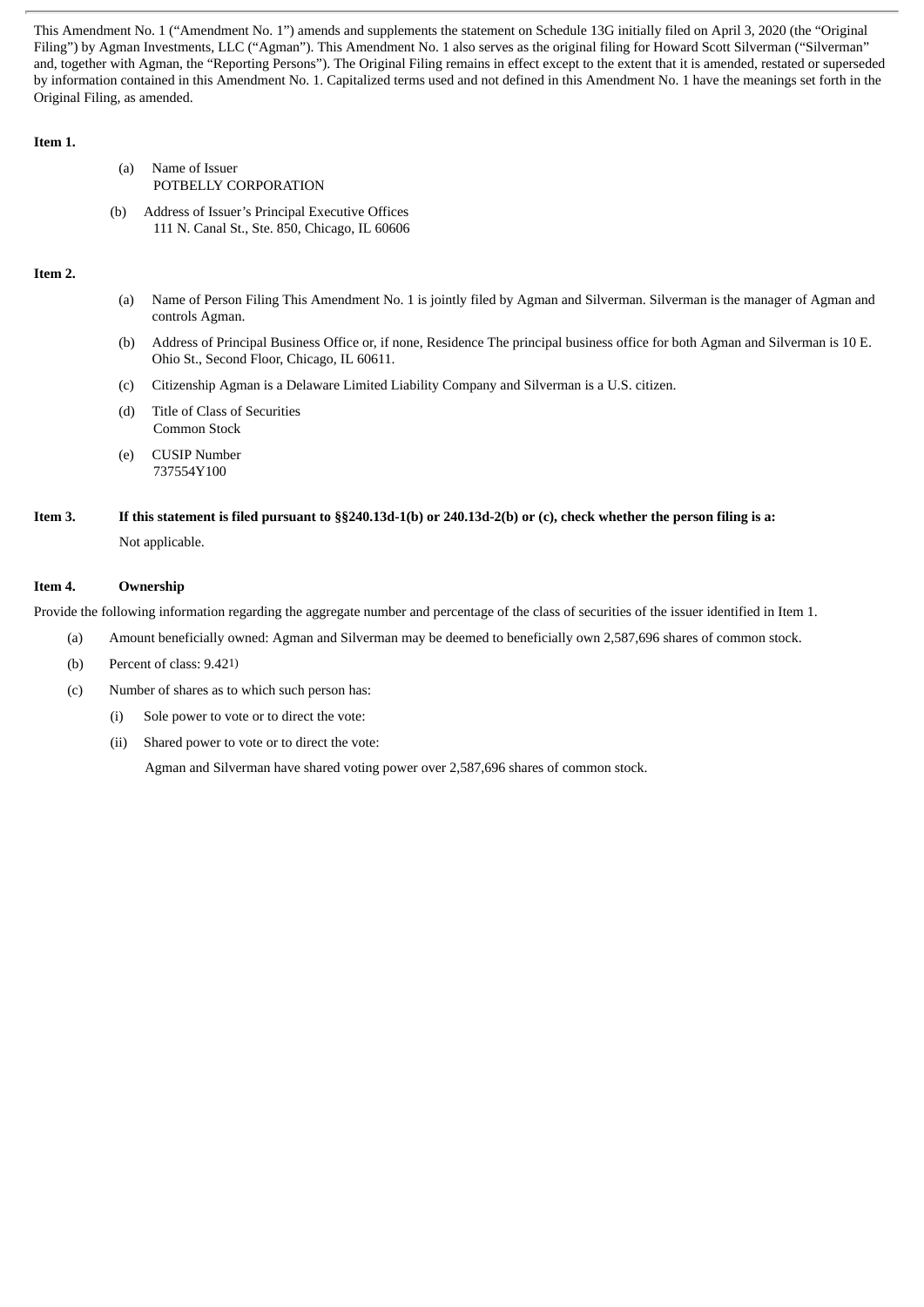- (iii) Sole power to dispose or to direct the disposition of:
- (iv) Shared power to dispose or to direct the disposition of:

Agman and Silverman have shared voting power over 2,587,696 shares of common stock.

(1) The percentage of the common stock beneficially owned is based on 27,461,668 shares of common stock outstanding , which is the sum of (i) 24,212,000 shares of common stock reported to be outstanding on October 25, 2020 according to the Issuer's Quarterly Report on Form 10-Q filed with the SEC on November 5, 2020 and (ii) 3,249,668 shares of common stock to be issued by the Issuer on February 12, 2021 according to the Issuer's Current Report on Form 8-K filed with the SEC on February 9, 2021.

#### **Item 5. Ownership of Five Percent or Less of a Class**

If this statement is being filed to report the fact that as of the date hereof the reporting person has ceased to be the beneficial owner of more than 5 percent of the class of securities, check the following:  $\ \Box$ 

#### **Item 6. Ownership of More than Five Percent on Behalf of Another Person**

Not applicable

Item 7. Identification and Classification of the Subsidiary Which Acquired the Security Being Reported on by the Parent Holding **Company or Control Person**

Not applicable

#### **Item 8. Identification and Classification of Members of the Group**

Not applicable

#### **Item 9. Notice of Dissolution of Group**

Not applicable